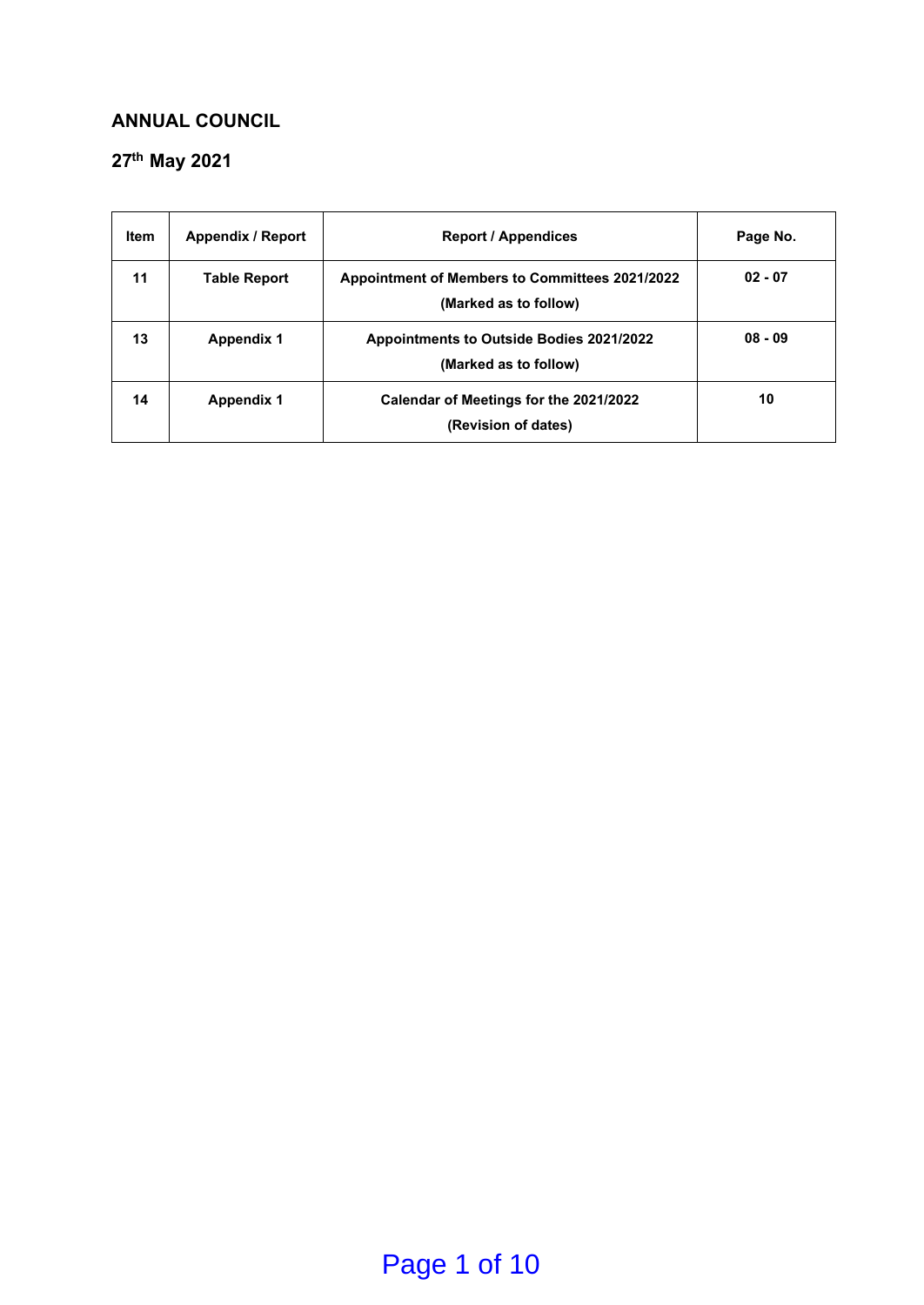# **COMMITTEE MEMBERSHIP - 2021/22 MUNICIPAL YEAR COMMITTEE MEMBERSHIP – 2021/22 MUNICIPAL YEAR**

# COMMUNITY & ENVIRONMENT COMMITTEE (17 SEATS) **COMMUNITY & ENVIRONMENT COMMITTEE (17 SEATS)**

| Susan Hobson | <b>Richard Fitzherbert</b> | <b>Tom Donnelly</b> | Jason Atkin   | Substitutes             | Mark Wakeman | <b>Alasdair Sutton</b> | Andrew Statham | Lewis Rose | Garry Purdy | Dermot Murphy | <b>Tony Morley</b> | <b>Chris Furness</b> | Helen Froggatt     | Sue Bull                  | Conservatives and Cllrs Bright &<br>Elliott<br>$\vec{0}$ | 2021/22                        |
|--------------|----------------------------|---------------------|---------------|-------------------------|--------------|------------------------|----------------|------------|-------------|---------------|--------------------|----------------------|--------------------|---------------------------|----------------------------------------------------------|--------------------------------|
|              |                            | Sue Burtoot         | Robert Archer | Substitutes             |              |                        |                |            |             |               |                    | Steve Wain           | David Hughes       | Martin Burtoot            |                                                          | 2021/22 Liberal Democrats<br>3 |
|              |                            |                     | Clare Gamble  | Substitu<br><b>Ites</b> |              |                        |                |            |             |               |                    |                      | <b>Neil Buttle</b> | Matthew<br><b>Buckler</b> | Green/ Independent<br>2                                  | 2021/22                        |
|              |                            |                     | Peter Slack   | Substitutes             |              |                        |                |            |             |               |                    |                      | Mike Ratcliffe     | Peter O'Brien             | 2021/22<br>Labour<br>2                                   |                                |

### Page 2 of 10 Page 2 of 10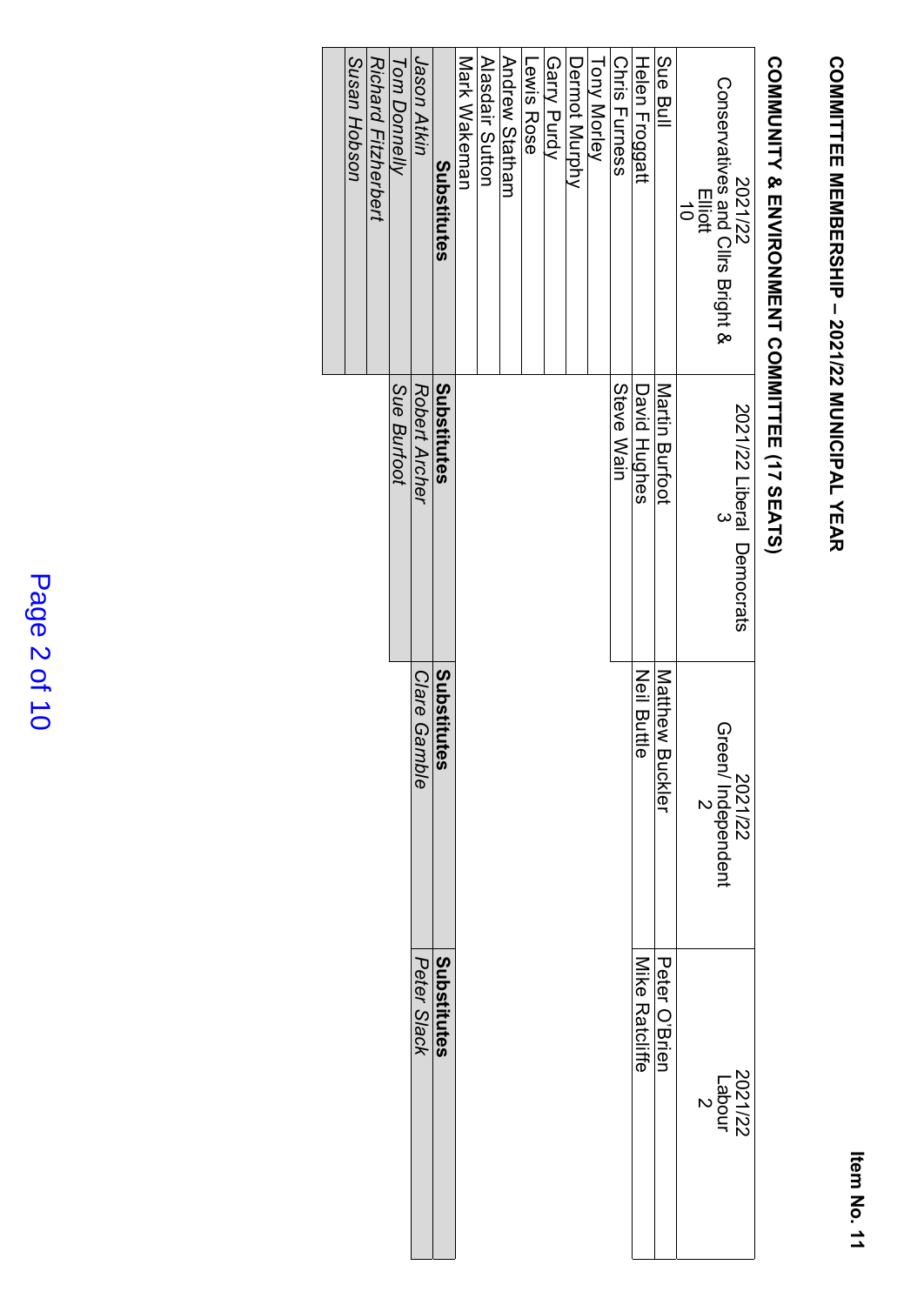# GOVERNANCE & RESOURCES COMMITTEE (17 SEATS) **GOVERNANCE & RESOURCES COMMITTEE (17 SEATS)**

| Stuart Lees | Chris Furness | <b>Richard Fitzherbert</b><br>Steve Wain | <b>Unity Hikin</b><br>David Hughes | Substitutes<br>Substitutes | Alasdair Sutton | Garry Purdy | Dermot Murphy | Michelle Morley | Susan Hobson | Alyson Hill | Helen Froggatt | <b>Tom Donnelly</b><br>Steve Flitter | David Chapman<br>Paul Cruise | Sue Bull<br>Robert Archer | Conservatives and Cllrs Bright &<br>2021/22<br>Elliott<br>$\Rightarrow$<br>2021/22 Liberal Democrats<br>$\omega$ |
|-------------|---------------|------------------------------------------|------------------------------------|----------------------------|-----------------|-------------|---------------|-----------------|--------------|-------------|----------------|--------------------------------------|------------------------------|---------------------------|------------------------------------------------------------------------------------------------------------------|
|             |               |                                          | Matthew Buckler                    | Substitutes                |                 |             |               |                 |              |             |                |                                      | <b>Claire Raw</b>            | Jacqui A<br>llison        | Green/ Independent<br>2<br>2021/22                                                                               |
|             |               |                                          | Peter Slack                        | Substitutes                |                 |             |               |                 |              |             |                |                                      | Mike Ratcliffe               | Dawn Greatorex            | 2021/22<br>Labour<br>2                                                                                           |

### Page 3 of 10 Page 3 of 10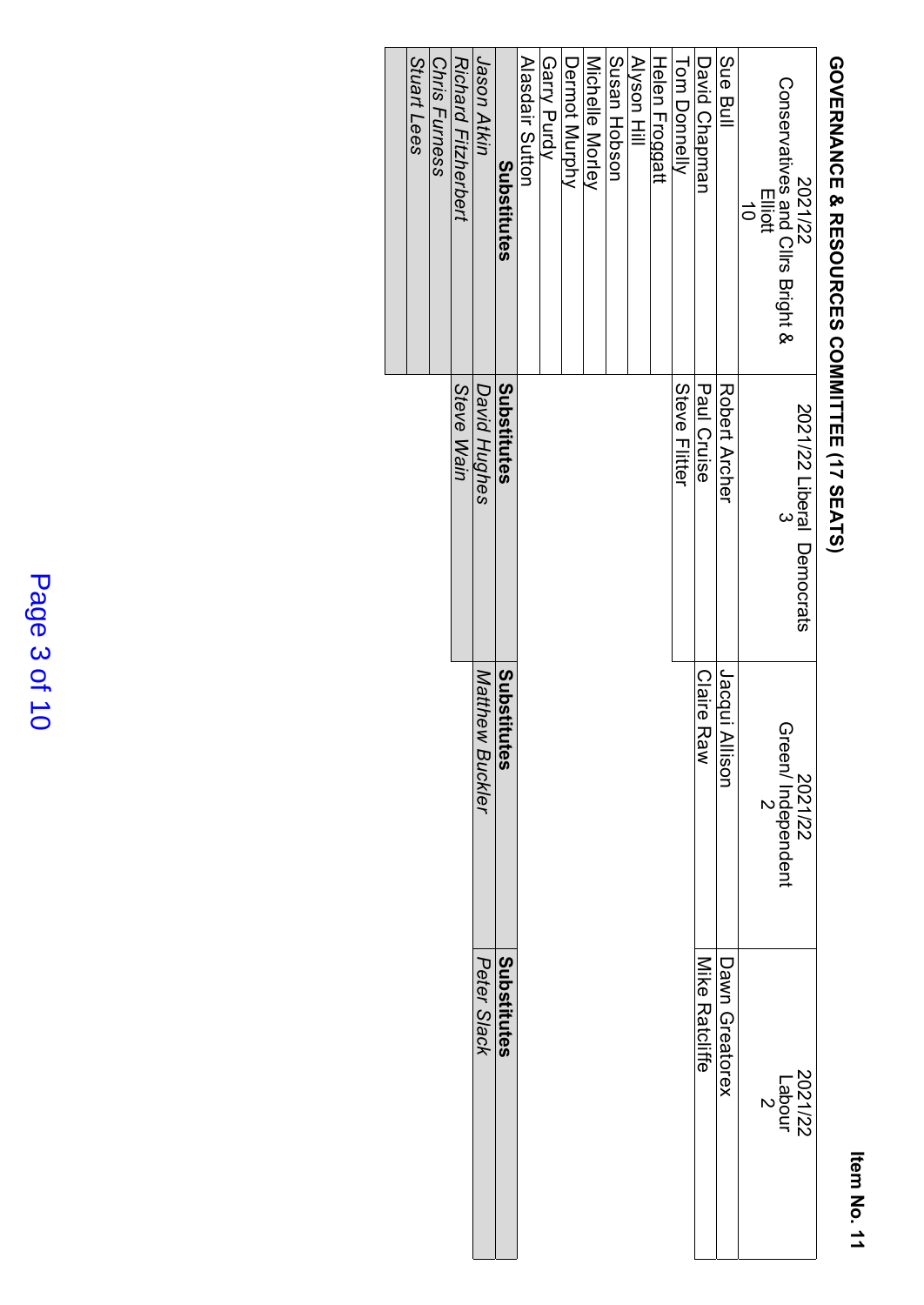### PLANNING COMMITTEE (13 SEATS) **PLANNING COMMITTEE (13 SEATS)**

| Andrew Statham | <b>Chris Furness</b> | Helen Froggatt | Substitutes | Garry Purdy | Stuart Lees | Kichard Firtherbert | Graham Elliott | Tom Donnelly | Sue Bull     | Jason Atkin        | Conservatives and Cllrs<br><b>Bright &amp; Elliott</b><br>2021/22 |
|----------------|----------------------|----------------|-------------|-------------|-------------|---------------------|----------------|--------------|--------------|--------------------|-------------------------------------------------------------------|
|                |                      | Paul Cruise    | Substitutes |             |             |                     |                |              | Sue Burfoot  | Robert Archer      | 2021/22 Liberal Democrats                                         |
|                |                      | Jacqui Allison | Substitutes |             |             |                     |                |              | Clare Gamble | <b>Neil Buttle</b> | Green/ Independent<br>2<br>2021/22                                |
|                |                      | Peter O'Brien  | Substitutes |             |             |                     |                |              |              | Peter Slack        | 2021/22<br>Labour                                                 |
|                |                      |                |             |             |             |                     |                |              |              | Colin Swindell     | 2021/22<br>Non-aligned<br>1                                       |

## LICENSING & APPEALS COMMITTEE (13 SEATS) **LICENSING & APPEALS COMMITTEE (13 SEATS)**

| <b>Tony Morley</b> | Michele Morley | Stuart Lees | <b>Alyson Hill</b><br>Steve Wain | Graham Elliott<br>Paul Cruise | Conservatives and Cllrs Bright<br>2021/22<br>& Elliott |
|--------------------|----------------|-------------|----------------------------------|-------------------------------|--------------------------------------------------------|
|                    |                |             |                                  |                               | 2021/22 Liberal Democrats                              |
|                    |                |             | Clare Gamble                     | Jacqui Allison                | Green/Indepen<br>2021/22<br>ndent                      |
|                    |                |             |                                  | Peter O'Brien                 | 2021/22<br>Labour                                      |
|                    |                |             |                                  | Colin Swindell                | 2021/22<br>Non-aligned                                 |

Andrew

Mark

Wakeman

Statham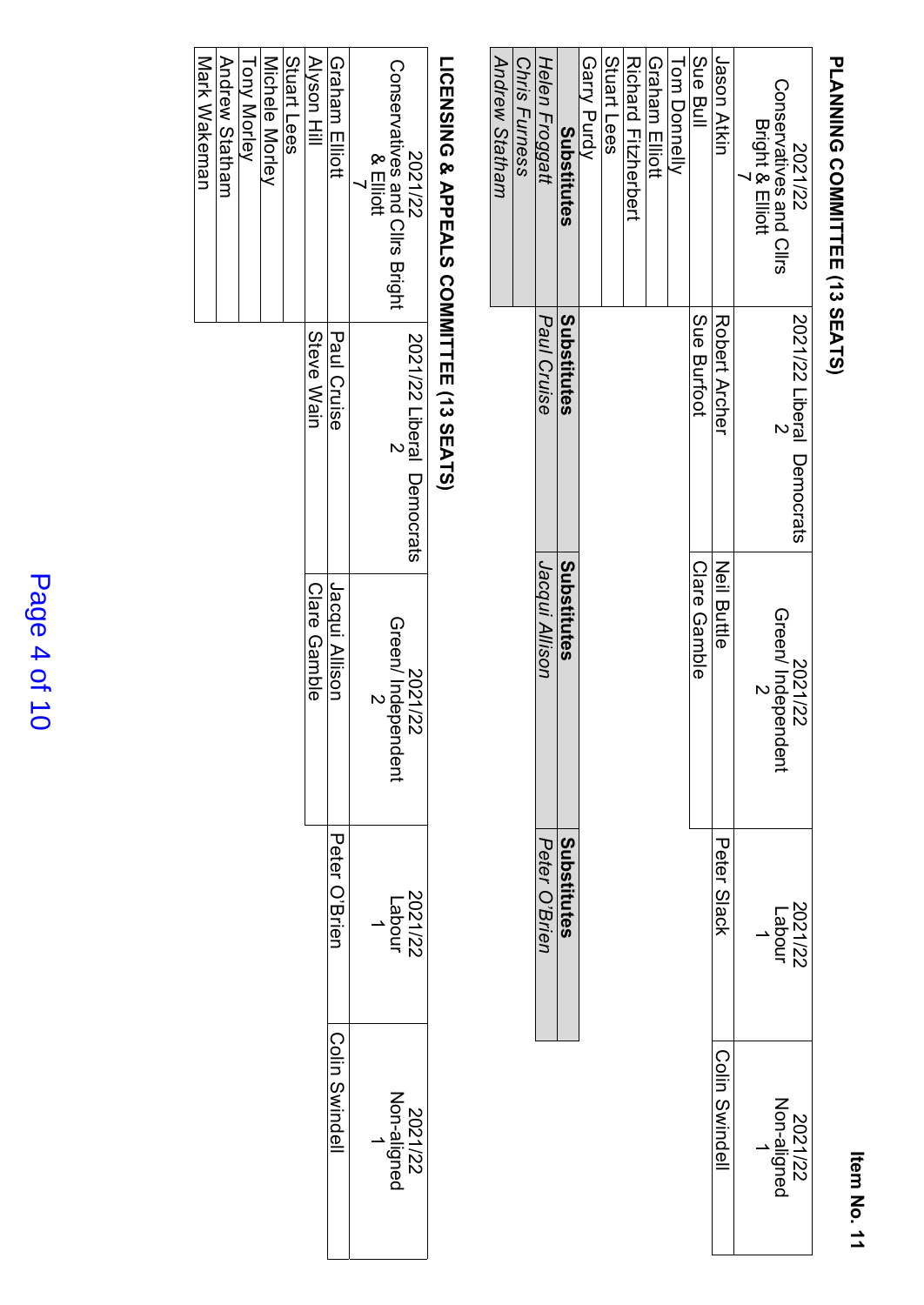### JOINT CONSULTATIVE GROUP (6 SEATS) **JOINT CONSULTATIVE GROUP (6 SEATS)**

|              |                        |                           | Susan Hobson                     |
|--------------|------------------------|---------------------------|----------------------------------|
|              |                        |                           | Helen Froggatt                   |
| Peter Slack  | Neil Butt<br>$\vec{e}$ | Steve Flitter             | Tom Donnell <sub>\</sub>         |
|              |                        |                           | <b>Elliott</b>                   |
| <b>Labou</b> | Green/Independent      |                           | Conservatives and Clirs Bright & |
| 2021/22      | 2021/22                | 2021/22 Liberal Democrats | 2021/22                          |

## JOINT ICT SERVICE COMMITTEE (3 SEATS) **JOINT ICT SERVICE COMMITTEE (3 SEATS)**

| 2021/22       | 2021/22                  |
|---------------|--------------------------|
| Conservative  | <b>Liberal Democrats</b> |
| Chris Furness | David Hughes             |
| Garry Purdy   |                          |

### Page 5 of 10 Page 5 of 10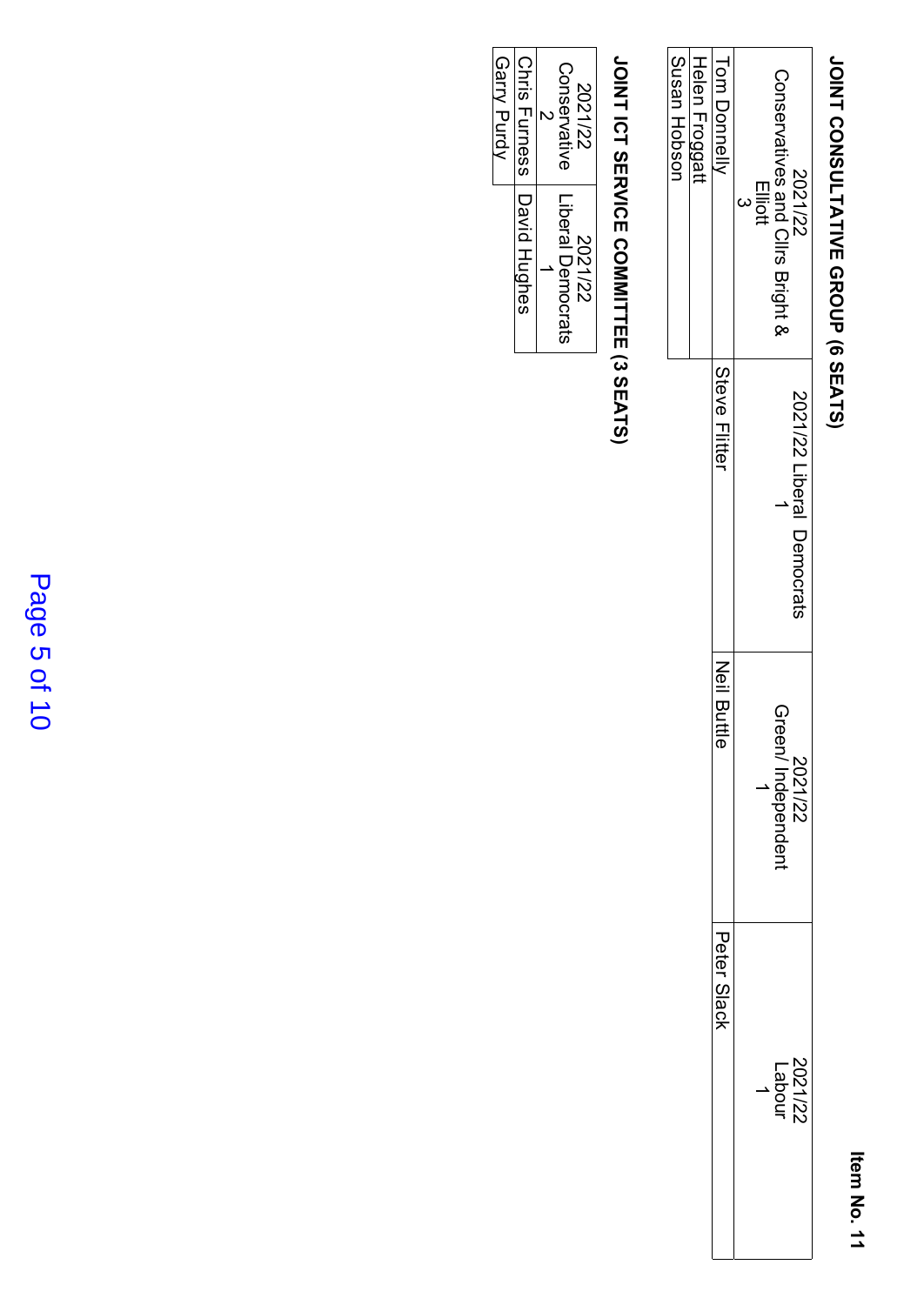## LOCAL PLAN WORKING GROUP (10 SEATS) **LOCAL PLAN WORKING GROUP (10 SEATS)**

## CONSTITUTION WORKING GROUP (7 Members) **CONSTITUTION WORKING GROUP (7 Members)**

| Conservatives and Cllis Bright &<br>2021/22<br>Elliott | 2021/22 Liberal Democrats | Green/Independent<br>2021/22 | 2021/22<br>Labour     |
|--------------------------------------------------------|---------------------------|------------------------------|-----------------------|
| Sue Bull                                               | David Hughes              | Clare G<br>iamble            | <b>Nike Ratcliffe</b> |
| <b>JUCHAIN FINTERPEN</b>                               |                           |                              |                       |
| Susan Hobson                                           |                           |                              |                       |

Tony

Morley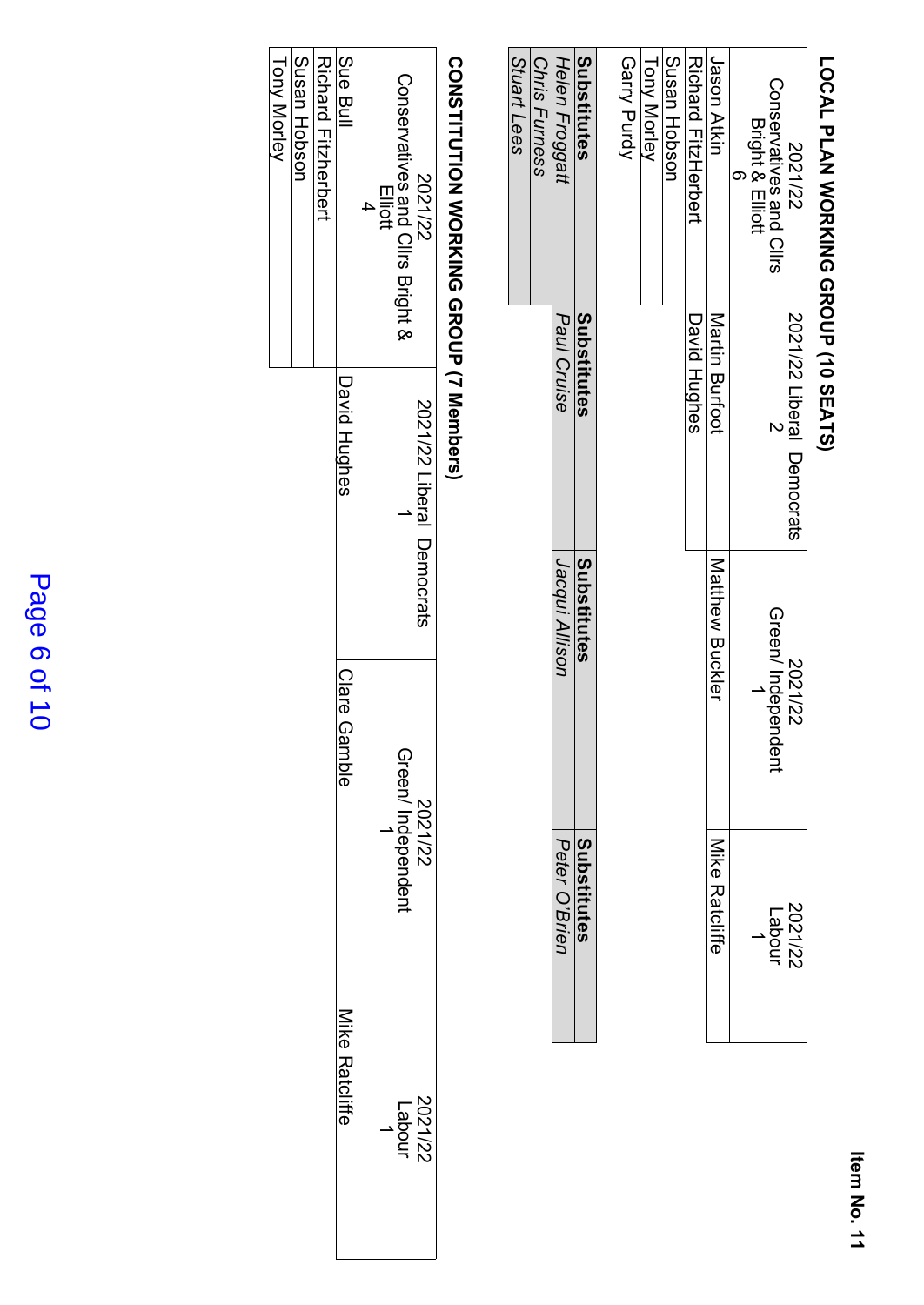# ERNEST BAILEY CHARITY COMMITTEE (Area based) (13 SEATS) **ERNEST BAILEY CHARITY COMMITTEE (Area based) (13 SEATS)**

Colin

Steve

Wain

Swindell

Based on relevant Wards

### Page 7 of 10 Page 7 of 10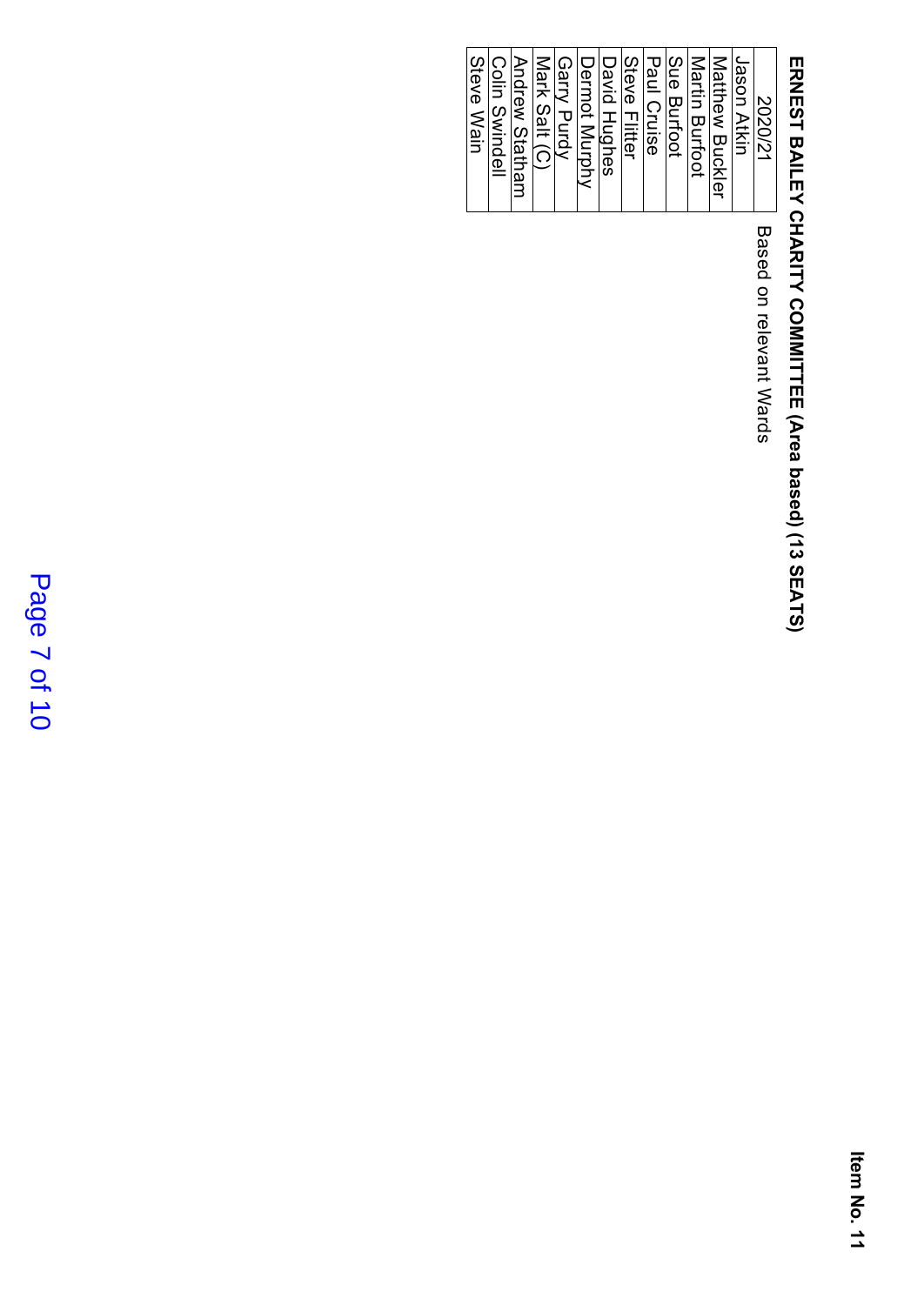#### **APPOINTMENTS TO OUTSIDE BODIES 2021/2022**

| <b>OUTSIDE BODY</b>                                                   | <b>Representative(s)</b><br>2021/2022         | Substitute(s)<br>2021/2022 |
|-----------------------------------------------------------------------|-----------------------------------------------|----------------------------|
| <b>Revenues and Benefits Strategic</b><br><b>Board</b>                | <b>Cllr Clare Gamble</b>                      | N/A                        |
| <b>Derby and Derbyshire Strategic</b><br><b>Leadership Forum</b>      | Leader of the Council Deputy Leader           |                            |
| <b>Derbyshire Economic Partnership</b>                                | Leader of the Council Deputy Leader           |                            |
| <b>Derbyshire Dales Council for</b><br><b>Voluntary Service</b>       | <b>Cllr Tony Morley</b>                       | N/A                        |
| <b>Derbyshire Police and Crime Panel</b>                              | <b>Cllr Garry Purdy</b>                       | <b>Cllr Jason Atkin</b>    |
| <b>Derwent Valley Community Rail</b><br><b>Partnership</b>            | <b>Cllr Garry Purdy</b>                       | N/A                        |
| <b>Derwent Valley Mills World Heritage</b><br><b>Board</b>            | <b>Cllr David Hughes</b>                      | N/A                        |
| <b>District Councils' Network</b>                                     | Leader of the Council Deputy Leader           |                            |
| <b>East Midlands Council</b>                                          | Leader of the Council                         | Deputy Leader              |
| <b>Visit Peak District and Derbyshire</b>                             | <b>Cllr Peter O'Brien</b>                     | N/A                        |
| <b>Peak District Partnership</b>                                      | Leader of the Council                         | Deputy Leader              |
| <b>High Peak and Hope Valley</b><br><b>Community Rail Partnership</b> | <b>Cllr Chris Furness</b>                     | N/A                        |
| <b>HS2 Chesterfield &amp; Staveley Delivery</b><br><b>Board</b>       | Leader of the Council Deputy Leader           |                            |
| <b>LGA Cultural Champion</b>                                          | <b>Cllr Sir Richard</b><br><b>Fitzherbert</b> | N/A                        |
| <b>LGA General Assembly</b>                                           | Leader of the Council Deputy Leader           |                            |
| <b>Peak District National Park Authority</b>                          | Cllrs David Chapman N/A<br>& Chris Furness    |                            |
| <b>Sheffield City Region</b>                                          | Leader of the Council Deputy Leader           |                            |
| <b>Ashbourne Community Transport</b>                                  | <b>CIIr Stuart Lees</b>                       | N/A                        |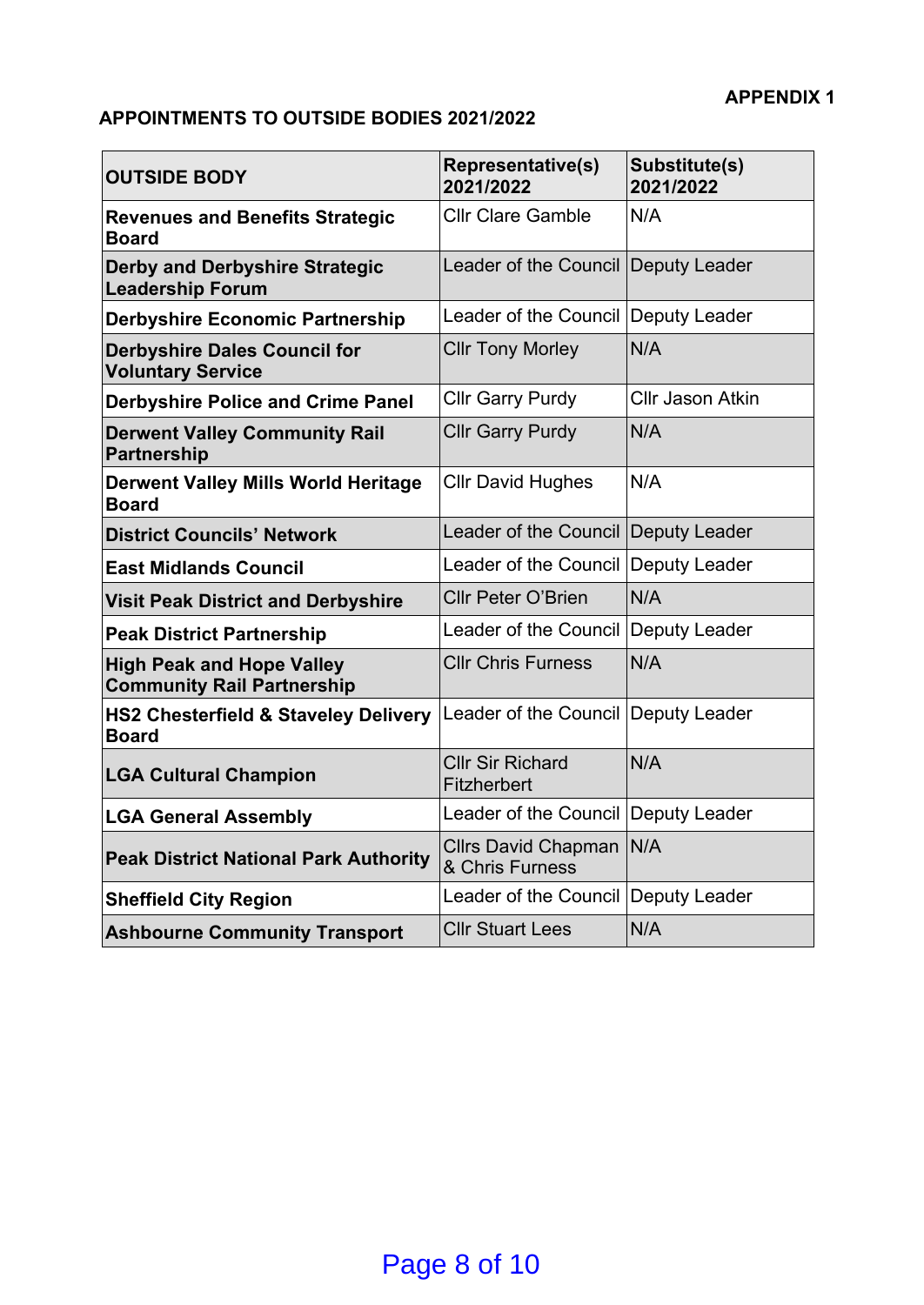| <b>OUTSIDE BODY</b>                                                   | Indemnity<br><b>Insurance</b><br>2021/2022 | <b>Expenses Paid</b>        |
|-----------------------------------------------------------------------|--------------------------------------------|-----------------------------|
| <b>Revenues and Benefits Strategic</b><br><b>Board</b>                |                                            |                             |
| <b>Derby and Derbyshire Strategic</b><br><b>Leadership Forum</b>      |                                            |                             |
| <b>Derbyshire Economic Partnership</b>                                | <b>No</b>                                  |                             |
| <b>Derbyshire Dales Council for</b><br><b>Voluntary Service</b>       | Yes                                        |                             |
| <b>Derbyshire Police and Crime Panel</b>                              | As last year                               | Yes                         |
| <b>Derwent Valley Community Rail</b><br><b>Partnership</b>            | Yes                                        | <b>No</b>                   |
| <b>Derwent Valley Mills World Heritage</b><br><b>Board</b>            | <b>No</b>                                  | <b>No</b>                   |
| <b>District Councils' Network</b>                                     |                                            |                             |
| <b>East Midlands Council</b>                                          | Yes                                        | <b>No</b>                   |
| <b>Visit Peak District and Derbyshire</b>                             | Yes                                        |                             |
| <b>Peak District Partnership</b>                                      | <b>No</b>                                  |                             |
| <b>High Peak and Hope Valley</b><br><b>Community Rail Partnership</b> |                                            |                             |
| <b>LGA Cultural Champion</b>                                          | <b>No</b>                                  | Yes                         |
| <b>LGA General Assembly</b>                                           | <b>No</b>                                  | Yes                         |
| <b>Peak District National Park Authority</b>                          | Yes                                        | Yes<br>Travel & subsistence |
| <b>Sheffield City Region</b>                                          | Yes                                        |                             |
| <b>Ashbourne Community Transport</b>                                  |                                            |                             |